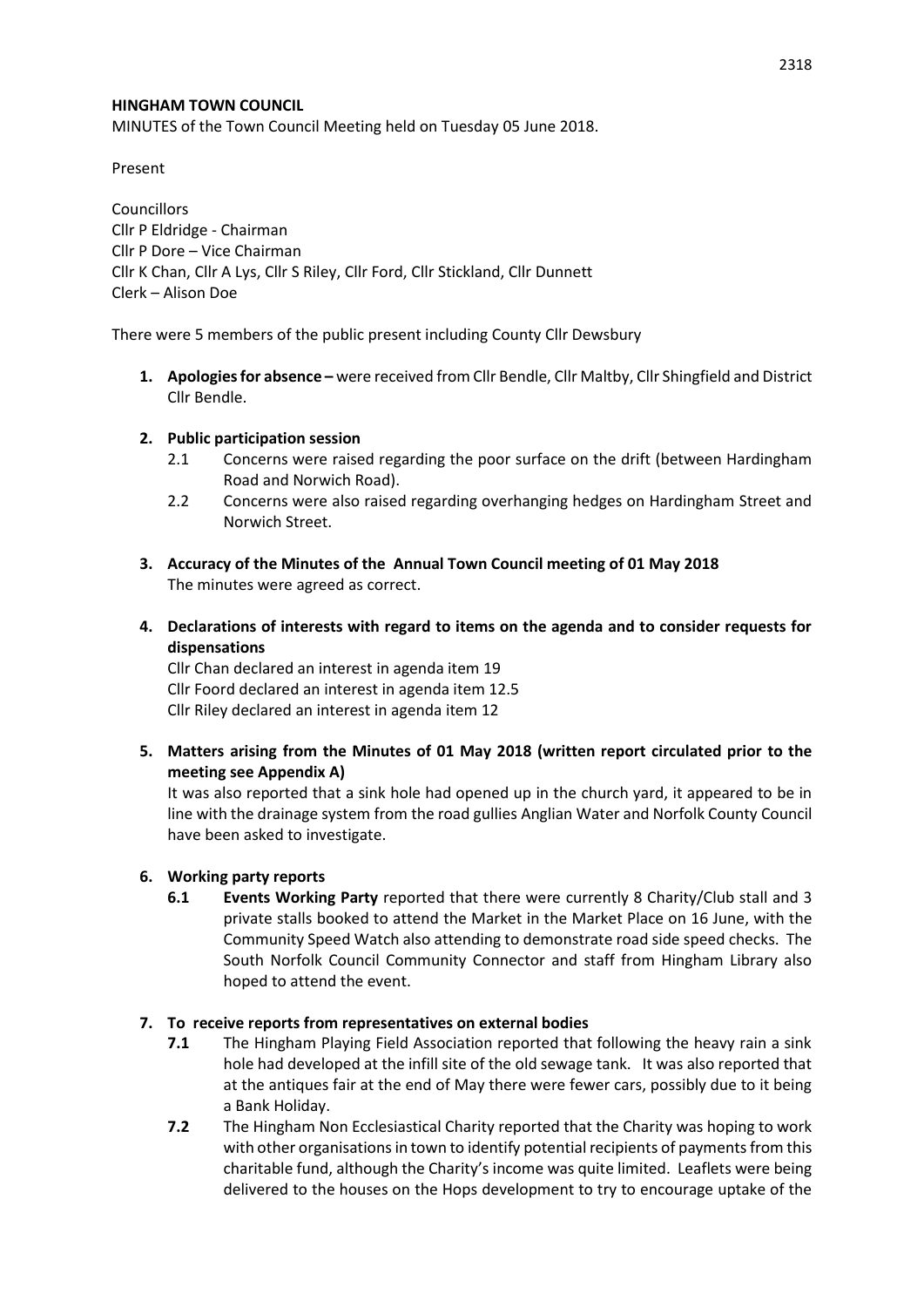Mill Farm Allotments. A Mill Farm Allotments Association had now been set up and it is hoped that this will be able to offer help and guidance to any new "novice" allotment holders.

- **7.3** The Lincoln Social Centre reported that at the emergency meeting an Acting Treasurer and a Secretary were elected, it was queried as to whether the Lincoln Hall was still the designated emergency centre for Hingham and whether a new cooker should be purchased.
- **7.4** The Community Car Scheme requested that it be permitted to take those in need to use the Post Office service in Great Ellingham should the Post Office counter in Hingham close down. It was agreed that this should be permissible.

# **8. General Correspondence (information/circulars etc)**

- **8.1 South Norfolk Council - Planning Policy consultation - Open Space SPD**
- **8.2 Broadland & South Norfolk Community-led Planning Programme**
- **8.3 Norfolk Constabulary - Hingham, Deopham and Wicklewood newsletter**
- **8.4 Norfolk ALC Newsletter - 23rd May 2018**
- **8.5 South Norfolk Council interim polling districts and polling places review 2018**

**8.2 – Correspondence (not for public inspection) as addressed directly to Hingham Town Council**

#### **Norwich Road Bus Stop Safety Concerns**

#### **8.3 – To discuss any required responses/actions in relation to any item(s) of correspondence**

**8.3.1** Response to 8.1 - South Norfolk Council - Planning Policy consultation - Open Space SPD

The Council agreed to submit a response to the consultation to suggest that instead of new play areas being installed within a new development that money be made available to a relevant organisation within the Parish to allow investment in and improvement of any existing play areas within the community. (Any new play areas would require long term maintenance of the equipment and regular inspections creating an additional financial burden for those responsible for the areas upkeep, whereas providing financial assistance to improve and maintain existing play areas would contain those costs to the sites already in existence).

**8.3.2** With reference to 8.2 Norwich Road Bus Stop Safety Concerns.The Clerk advised that although she had not received a response from the relevant highway officer when having previously written to NCC regarding the bus stop/pedestrian island, another resident had received a response which had stated that moving the bus stop further west would cause issues due to the Ringers Lane junction, and that additional signage was planned for the site of the pedestrian island. The Clerk advised that she would discuss the concerns with the senior Highways Officer when they meet.

### **9. District Councillor's report**

Disrtict Cllr Bendle was not present at the meeting.

#### **10. County Councillor's report**

County Cllr Dewsbury reported that at the Annual General Meeting, Cliff Jordan was reelected as Leader of the Council but has since stepped down due to ill health. Andrew Proctor has since been elected as the new Leader, stepping down from his role as Leader at Broadland Council. Graham Plant has been elected as Deputy Leader at NCC.

Cllr Dewsbury also reported that Norfolk County Council finished the year 2017/18 with a balanced budget but will continue to need to find savings. The new pot hole filling machines are in use throughout the County, but the state of the roads are a constant source of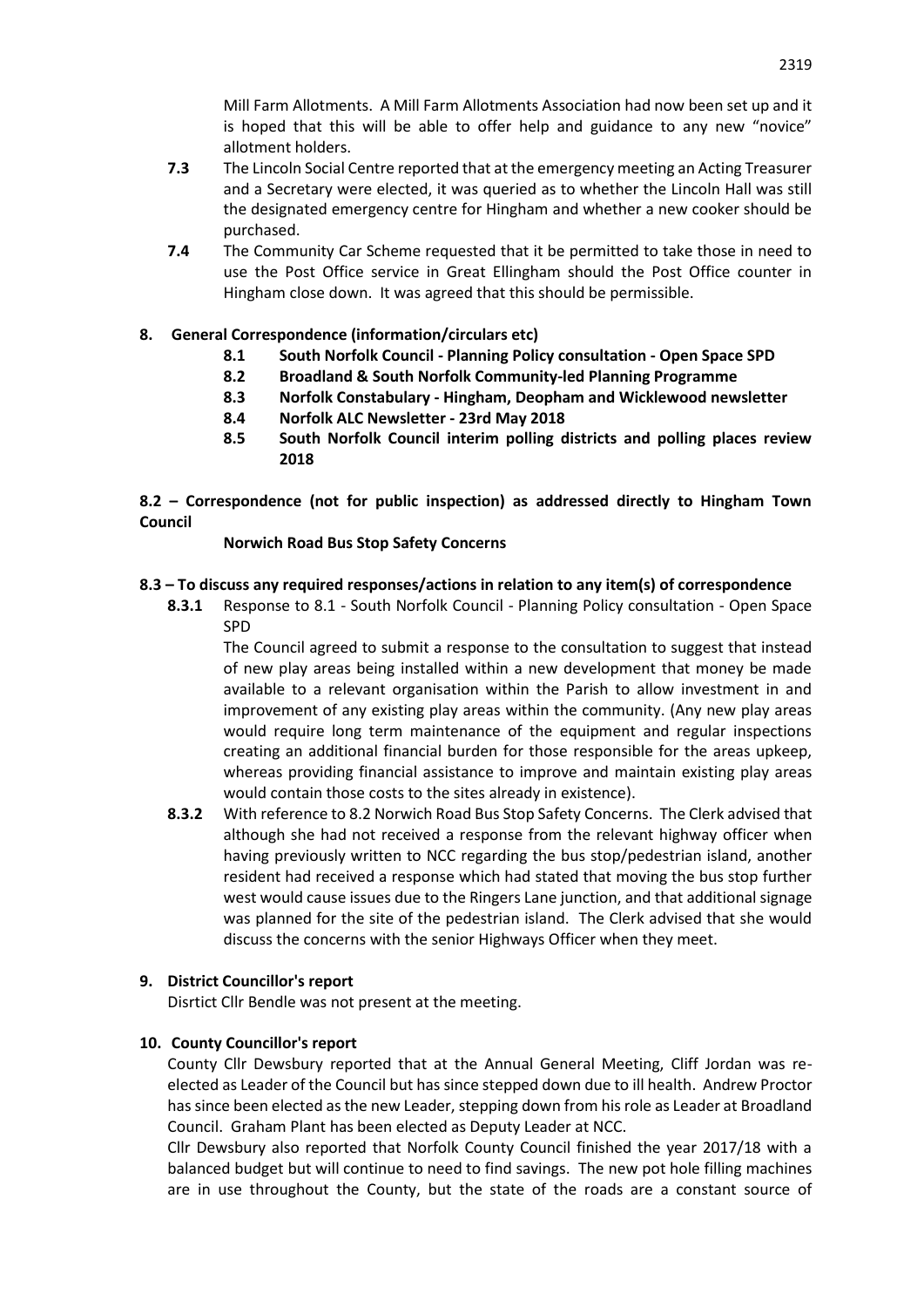complaints. Roads are on a schedule of inspections and defects should be reported via the online system or customer services.

### **11. Planning Decisions**

- 11.1 2018/0780 Front porch
	- 23 Greenacre Road Hingham NR9 4HG Approval with Conditions
- 11.2 2018/0542 & -2018/0543 -Erection of new single storey rear extension and alterations Seamere, Seamere Road Hingham Norfolk NR9 4LP - Approval with Conditions
- 11.3 2018/0867 Removal of existing shed/garage and construction of cart lodge The Coach House, The Fairland Hingham NR9 4HW - Approval with Conditions

## **12. Planning Applications (as notified by SNC for consultation)**

- **12.1 2018/0988 &0989 - Location: The White Hart, 3 Market Place Hingham NR9 4AF Proposal: - Retention of a portable building in the rear garden for temporary on-site sleep over managers accommodation and retention of original gates to archway.** The Council agreed to request that a time limit (suggested 6 months) be imposed on the temporary accommodation and that the advertising signage be removed from the gates.
- **12.2 2018/1017 - Location: Poultry Sheds East Of Ivy House Victoria Lane Deopham Norfolk**

**Proposal: - Demolition of existing poultry buildings and erection of replacement poultry buildings, egg packing building, hard-standings and drainage attenuation pond.**

The Council agreed to recommend that the application be refused due to concerns regarding the additional vehicle movements on the nearby rural roads, that the development of the site would bring. South Norfolk Planning Department had previously advised that vehicle movements cannot be conditioned for (or the quoted estimated vehicle movements as stated in an application, be enforced).

**12.3 2018/1025 - Location: The Barn, White Lodge Farm, Hardingham Road Hingham Norfolk NR9 4LY Proposal: - Proposed revisions to alteration and extension of Planning Consent reference: app/L2630/D/17/3187436**

The Council agreed to recommend approval

- **12.4 2018/1028 - Location: 6 Oak Lane Hingham Norfolk NR9 4JY Proposal: - Single storey side wet room extension.** The Council agreed to recommend approval
- **12.5 2018/1132 – Location: Cedar Cottage Watton Road Hingham NR9 4NN Proposal: Alterations and extensions to existing dwelling including annex.** The Council agreed to recommend approval *(other applications where the Town Council is not a consultee)* None

#### **13. To receive the Internal Auditors report for 2017/18**

A copy of the Internal Auditors report was forwarded to Cllrs prior to the meeting. The Auditor had queried the payment of a lump sum as a Chairman's Allowance, rather than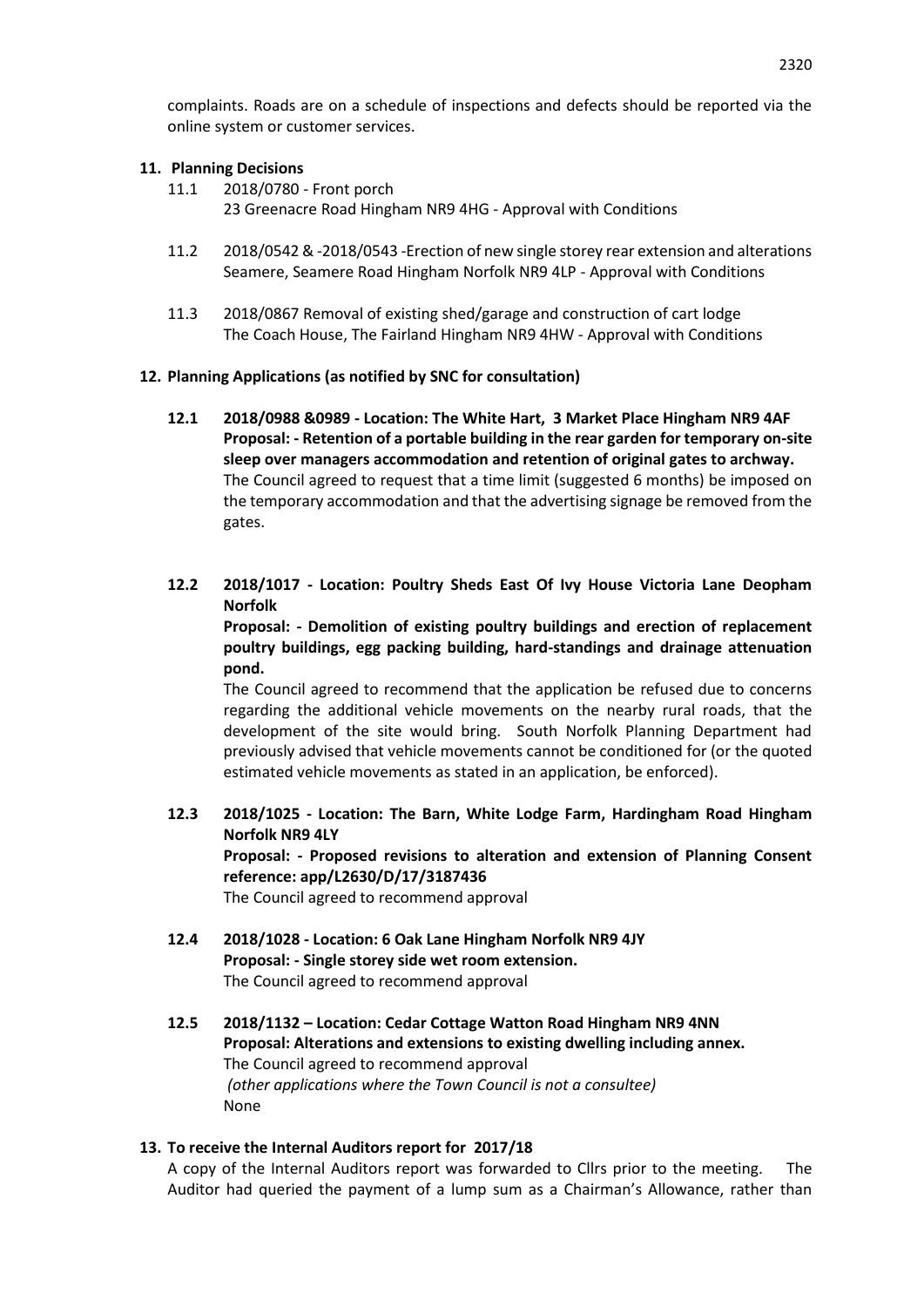system of claiming reimbursements for receipts. The Clerk will seek clarification from South Norfolk Council. It was also suggested by the Auditor that the writing of receipts for cheques was unnecessary, the Clerk explained that it provided an additional way to cross reference when checking the accounts. It was also suggested that the VAT paid on goods and services should be reclaimed 6 monthly, the Clerk explained that she preferred to do this annually as prior to claiming the VAT the accounts and all receipts are thoroughly checked as part of the year end process.

## **14. To approve the Annual Governance Statement for the annual return 2017/18**

Questions 1-9 on section 1 of the annual return form, the Annual Governance Statement, were read out and it was agreed and answered as follows: questions  $1 - 8$  YES, question 9 Not Applicable. Section 1 of the annual return form was signed by the Chairman.

## **15. To approve the Accounting Statement for the annual return 2017/18**

The Accounting Statement (section 2) on the annual return as completed by the Clerk, it was agreed as correct and signed by the Chairman. A copy of the annual return form was forwarded to all councillors prior to the meeting and will be published on the Town Council website.

## **16. To receive the updated Hingham Town Council Code of Conduct**

A copy of the new Code of Conduct was circulated to all Councillors prior to the meeting. The Council agreed to adopt the new Code of Conduct which is as recommended by Norfolk Association of Local Councils. The adoption of the Code of Conduct will be advertised in the parish magazine.

# **17. To finalise the review Standing Orders – with reference to the (changes introduced in the) Model Standing Orders published by NALC (2018)**

A copy of the amended Standing Orders was circulated to all Councillors prior to the meeting. The Council agreed to adopt the amended Standing Orders. (Amendments are those introduced by changes to legislation as outlined in the NALC model Standing Orders, and the amendments as discussed at the previous meeting, relating to review of Council policies, although still to be undertaken annually, not being required to be undertaken at the Annual Town Council meeting).

# **18. To consider the request from a resident to place a memorial bench in the cemetery** It was agreed to permit the resident to place a 4 foot teak memorial bench with a dedication plaque, in the cemetery, with the request that it be placed on slabs.

**19. Proposal to write to the Post Office, to make enquiries regarding their proposals for the future provision of a Post Office service in Hingham**

The Council agreed to write to the Post Office regarding concerns for the future provision of a Post Office counter in Hingham, due to the recent inconsistent opening hours of the current Post Office Counter since the closure of Harrods of Hingham.

- **20. Proposal to hold an Open Evening event again this year, suggested date 16 October 2018** As this event in 2017 was deemed a success, it was agreed to hold an Open Evening again this year.
- **21. Dog Waste Bins (to discuss the following in tandem)**
	- **21.1 To receive an update of the use of dog waste bins**
	- **21.2 To consider the proposal to purchase new (larger capacity) dog waste bins to replace the metal dog waste bins**
	- **21.3 To consider the proposal to place a second dog waste bin at the Sports Centre**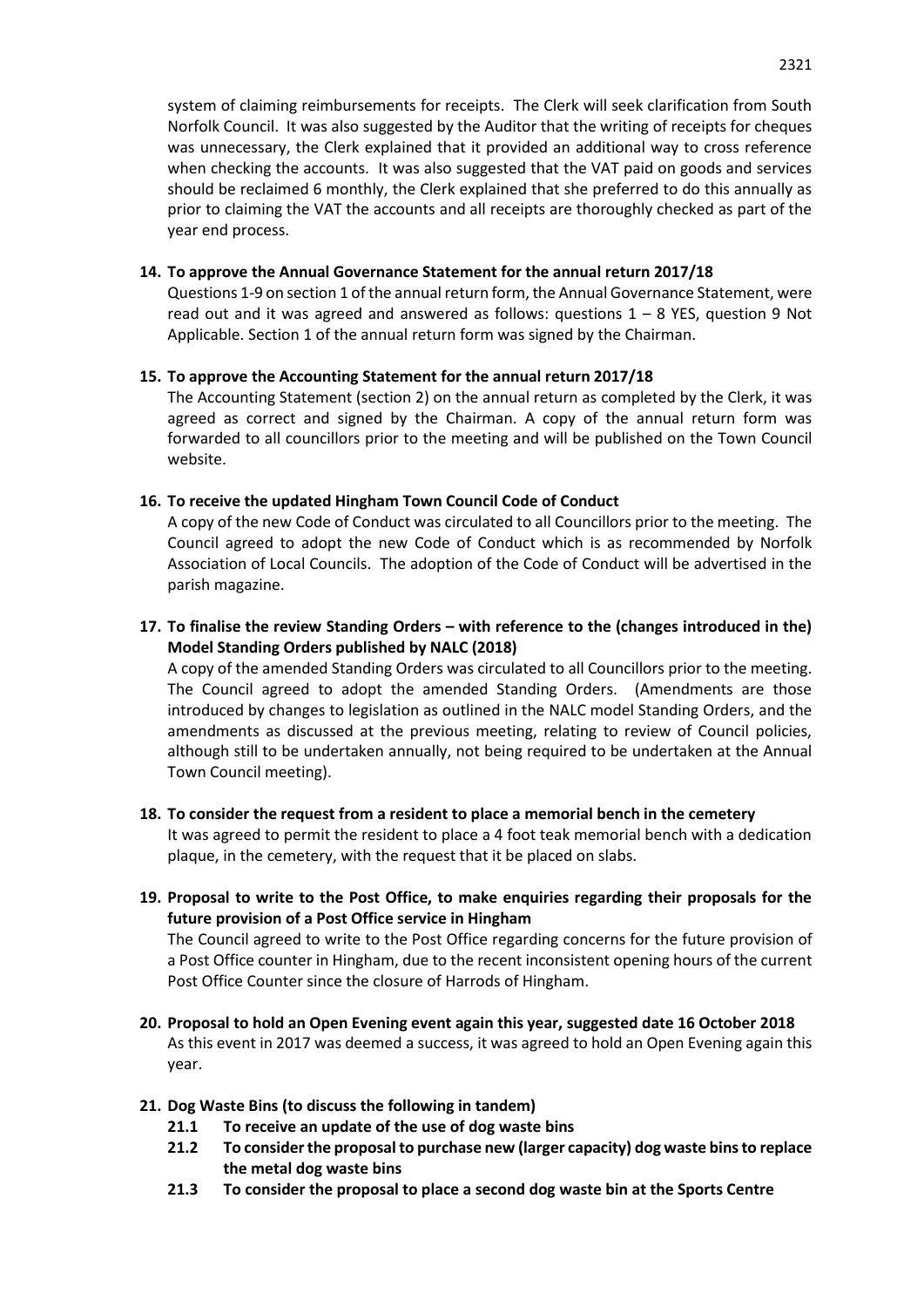## **21.4 To consider the proposal to take up the discounted once weekly emptying of the dog waste bins by South Norfolk Council**

Prior to the meeting Councillors were provided with the results of the assessment of the frequency of use of the dog waste bins, the cost of purchasing 3 replacement larger capacity dog waste bins, the costs of twice weekly and once weekly emptying of the dog waste bins by South Norfolk Council. It was agreed that 3 new larger capacity bins be purchased (and the 3 rusting metal dog waste bins removed), with the bins being located as such to ensure that they could accommodate once weekly emptying by South Norfolk Council (to include 2 medium sized bins being located at the sports centre).

### **FINANCE**

# **22. To finalise the review the Financial Regulations**

It was agreed to adopt the amended Financial Regulations, a copy of which was forwarded to all Councillors prior to the meeting (amendments were relating to dates of legislation).

# **23. To confirm a date for the next meeting of the Finance Committee, suggested date 17 July 2018**

Noted

## **24. Accounts for Payment**

The Clerk confirmed the wages figures and that an invoice had been received from Norfolk Parish Training and Support for the Internal Audit and from A Hare for replacement defibrillator parts. The Accounts for Payment as below were agreed and the cheques singed.

|                |                                          |                        |                                             | Parish Training and Support for the Internal Audit and from A Hare for replacement         |            |
|----------------|------------------------------------------|------------------------|---------------------------------------------|--------------------------------------------------------------------------------------------|------------|
|                |                                          |                        |                                             | defibrillator parts. The Accounts for Payment as below were agreed and the cheques singed. |            |
|                | <b>ACCOUNTS FOR PAYMENT 05 JUNE 2018</b> |                        |                                             |                                                                                            |            |
| <b>CHEQUE</b>  |                                          |                        |                                             |                                                                                            |            |
| NO.            | <b>TOTAL</b>                             |                        | <b>PAYEE</b>                                | <b>DETAILS</b>                                                                             | <b>VAT</b> |
| 103822         | £                                        |                        | 902.84 ID RAMM                              | WAGES (5WKS)                                                                               |            |
|                |                                          |                        |                                             | <b>BINBAGS (9.56)</b>                                                                      | 1.60       |
|                |                                          |                        |                                             | CLEANING PRODUCTS (18.40)                                                                  | 0.66       |
| 103823         | £                                        | 829.72 A DOE           |                                             | WAGES                                                                                      |            |
| 103824         | £                                        | 606.28 EON             |                                             | <b>STREET LIGHT ENERGY</b>                                                                 | 101.05     |
| 103825         | £                                        |                        | 294.19 K AND M LIGHTING SERVICES LTD        | <b>MAINTENANCE CONTRACT</b>                                                                | 49.03      |
| <b>D DEBIT</b> | £                                        | 40.64 <b>INEST</b>     |                                             | <b>PENSION</b>                                                                             |            |
| 103826         | £                                        |                        | 115.31 XEROX FINANCE                        | <b>PRINTER RENTAL</b>                                                                      | 18.49      |
| 103827         | £                                        | 2,909.34   TTSR        |                                             | <b>GRASS CUTTING</b>                                                                       | 484.89     |
| 103828         | £                                        |                        | 15.00 A HARE                                | DEFIB                                                                                      |            |
|                |                                          |                        | £122.50 NORFOLK PARISH TRAINING AND SUPPORT | <b>INTERNAL AUDIT</b>                                                                      |            |
|                |                                          |                        |                                             |                                                                                            |            |
|                |                                          | <b>£5,835.82 TOTAL</b> |                                             |                                                                                            |            |
|                |                                          |                        |                                             |                                                                                            |            |
|                |                                          |                        |                                             | <b>TOTAL VAT</b>                                                                           | £655.72    |

**Signed …………………………………………………………… Chairman 03 July 2018**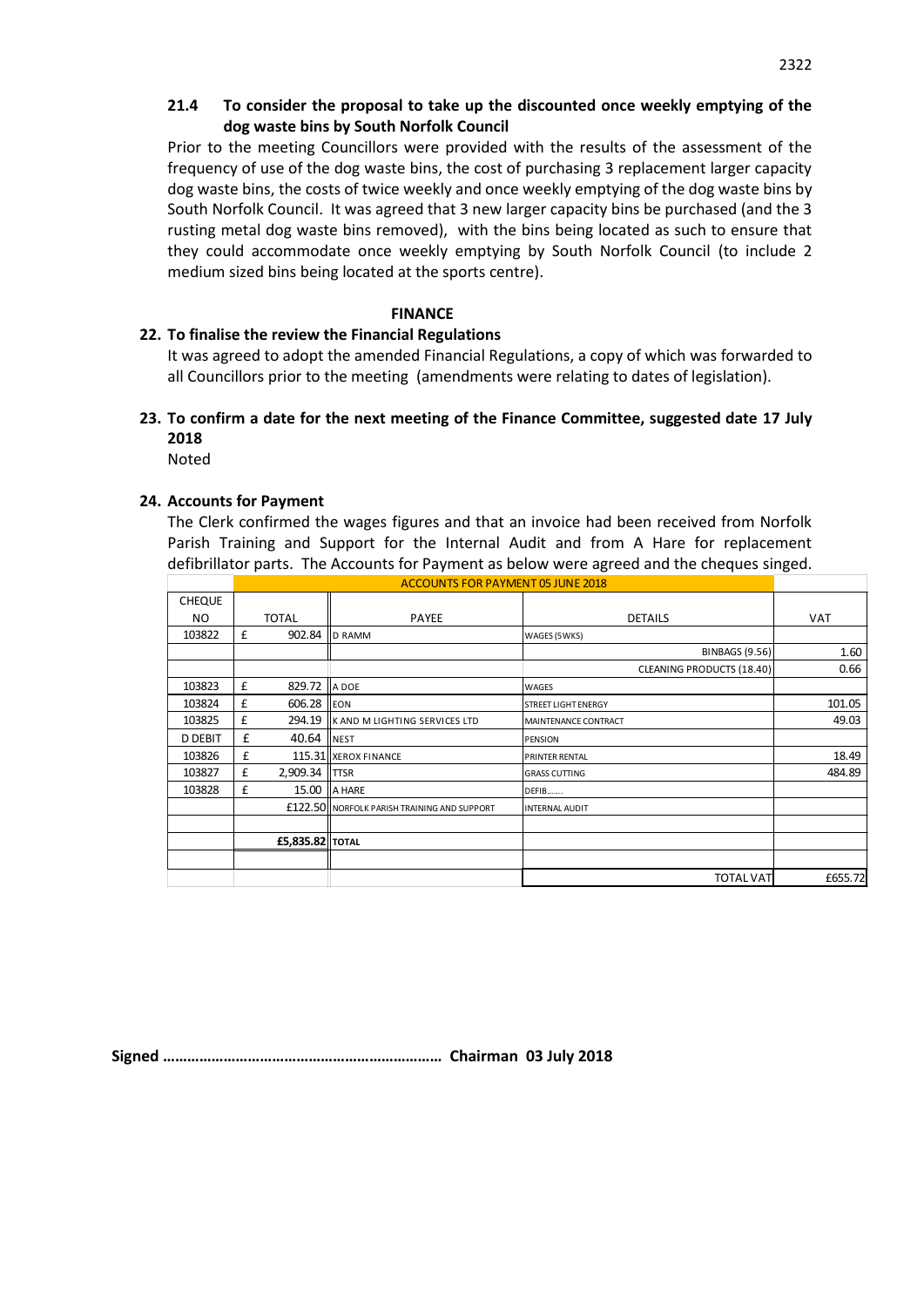2323

| <b>MIN</b>           | <b>Update</b>                                                                                                                                                                                                                                                                                                                                                                                                                                                                                                                      |  |  |  |  |
|----------------------|------------------------------------------------------------------------------------------------------------------------------------------------------------------------------------------------------------------------------------------------------------------------------------------------------------------------------------------------------------------------------------------------------------------------------------------------------------------------------------------------------------------------------------|--|--|--|--|
|                      | Matters Arising From the minutes of the meeting on 01 May 2018                                                                                                                                                                                                                                                                                                                                                                                                                                                                     |  |  |  |  |
|                      | 4.1 Safety Concerns - Fairland Crossroads B1108 the head Highways Officer at NCC has been invited to visit Hingham<br>and meet with representatives of the town council to discuss concerns (and regarding the pedestrian island<br><b>Norwich Road</b> )                                                                                                                                                                                                                                                                          |  |  |  |  |
| 4.2                  | Dropped Kerbs - the white line work has been chased but no date has been given for the work - (new dropped<br>kerbs have been installed on Bond Street either side of Pottles Alley)                                                                                                                                                                                                                                                                                                                                               |  |  |  |  |
| 11.2<br>.1 &<br>11.3 | Norfolk County Council have been requested to remove the sign and post from the Market Place, it has been<br>confirmed that this will be done - but no date has yet been given - the offer from the local business to part fund<br>a more traditional sign has been respectfully declined                                                                                                                                                                                                                                          |  |  |  |  |
| 25                   | Audit is ongoing                                                                                                                                                                                                                                                                                                                                                                                                                                                                                                                   |  |  |  |  |
| 26                   | Solicitor (as previously used by the Town Council) has been emailed twice regarding the transfer of the Toilets -<br>as yet there has been no response.                                                                                                                                                                                                                                                                                                                                                                            |  |  |  |  |
| 27                   | Lincoln Hall has been booked for the scheduled Town Council meetings up to May 2019 (the hall may not be<br>available on 02 Jan 2019, confirmation will be given nearer the time)                                                                                                                                                                                                                                                                                                                                                  |  |  |  |  |
|                      | <b>Other Updates</b>                                                                                                                                                                                                                                                                                                                                                                                                                                                                                                               |  |  |  |  |
|                      | Request to move the bin on the south Market Place green closer to the new path - the bin is attached to a<br>concrete plinth - the feasibility of moving it is to be investigated                                                                                                                                                                                                                                                                                                                                                  |  |  |  |  |
|                      | Replacement Trees on the Fairland - a letter has been sent to SNC requesting that the Council be permitted to plant<br>smaller trees than stipulated on the planning decision notices - the letter quoted previous advise given by SNC<br>(dated) 1979 to plant replacement trees in readiness for the felling of the mature oaks, and that so far 3 trees have<br>already been planted. No response from SNC - CHASED - the letter is now with the relevant officer who has<br>advised that they will investigate and report back |  |  |  |  |
|                      | Ravencroft have been asked to carry out the tree survey in 2018 -provisional date 21 June 2018                                                                                                                                                                                                                                                                                                                                                                                                                                     |  |  |  |  |
|                      | Entrance of the Lincoln Hall driveway - a plan of the area to be resurfaced needs to be drawn up and photographs<br>taken for quotations to be obtained -                                                                                                                                                                                                                                                                                                                                                                          |  |  |  |  |
|                      | Talley Alley street light - investigations regarding the supply to the light are ongoing - the householder (8 Market<br>Place) does not know the location of the supply box or why the light no longer works.                                                                                                                                                                                                                                                                                                                      |  |  |  |  |
|                      | The clerk has contacted the relevant officer at SNC regarding setting up an Emergency Plan/Group for Hingham, The<br>Officer would be happy to come to a Town Council Meeting to give some further advice. The Officer was invited to<br>attend the Annual Town Meeting on $17th$ April, but is not able to - further dates have been suggested                                                                                                                                                                                    |  |  |  |  |
|                      | Churchyard/Cemetery - Awaiting contact from the builder with regard to undertaking the repairs to the churchyard<br>wall following the damage from the car.                                                                                                                                                                                                                                                                                                                                                                        |  |  |  |  |